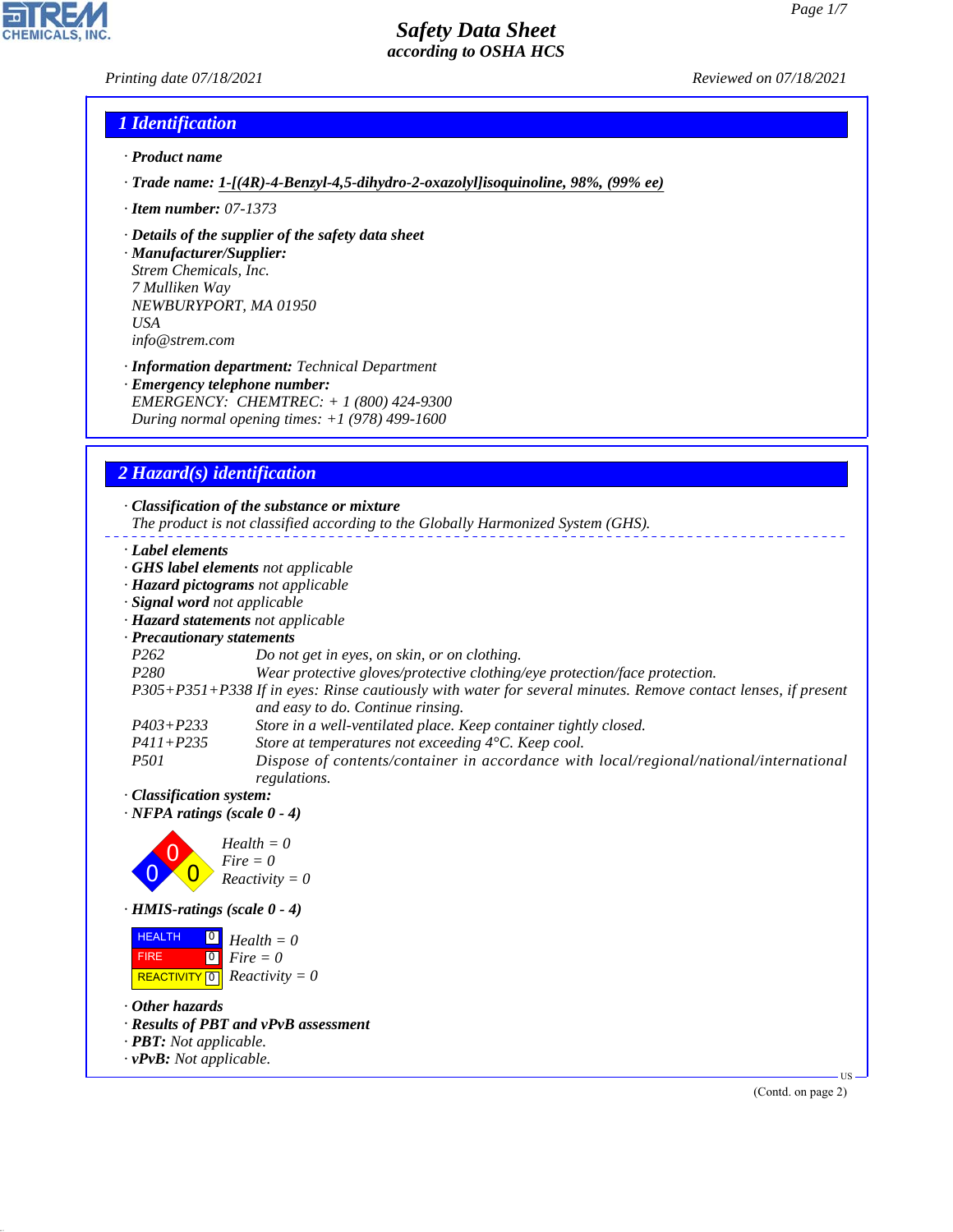*Printing date 07/18/2021 Reviewed on 07/18/2021*

*Trade name: 1- [(4R) - 4- Benzyl- 4, 5- dihydro- 2- oxazolyl] isoquinoline, 98%, (99% ee)*

(Contd. of page 1)

#### *3 Composition/information on ingredients*

- *· Chemical characterization: Mixtures*
- *· Description: Mixture of the substances listed below with nonhazardous additions.*
- *· Dangerous components: not applicable*

### *4 First-aid measures*

- *· Description of first aid measures*
- *· General information: No special measures required.*
- *· After inhalation: Supply fresh air; consult doctor in case of complaints.*
- *· After skin contact: Generally the product does not irritate the skin.*
- *· After eye contact: Rinse opened eye for several minutes under running water. Then consult a doctor.*
- *· After swallowing: If symptoms persist consult doctor.*
- *· Information for doctor:*
- *· Most important symptoms and effects, both acute and delayed No further relevant information available.*
- *· Indication of any immediate medical attention and special treatment needed*
- *No further relevant information available.*

### *5 Fire-fighting measures*

- *· Extinguishing media*
- *· Suitable extinguishing agents: Use fire fighting measures that suit the environment.*
- *· Special hazards arising from the substance or mixture No further relevant information available.*
- *· Advice for firefighters*
- *· Protective equipment: No special measures required.*

## *6 Accidental release measures*

- *· Personal precautions, protective equipment and emergency procedures Not required.*
- *· Environmental precautions: No special measures required.*
- *· Methods and material for containment and cleaning up:*
- *Dispose contaminated material as waste according to item 13.*
- *· Reference to other sections*
- *See Section 7 for information on safe handling.*
- *See Section 8 for information on personal protection equipment.*
- *See Section 13 for disposal information.*

#### *· Protective Action Criteria for Chemicals*

*· PAC-1:*

*None of the ingredients is listed.*

*· PAC-2:*

*None of the ingredients is listed.*

*· PAC-3:*

44.1.1

*None of the ingredients is listed.*

(Contd. on page 3)

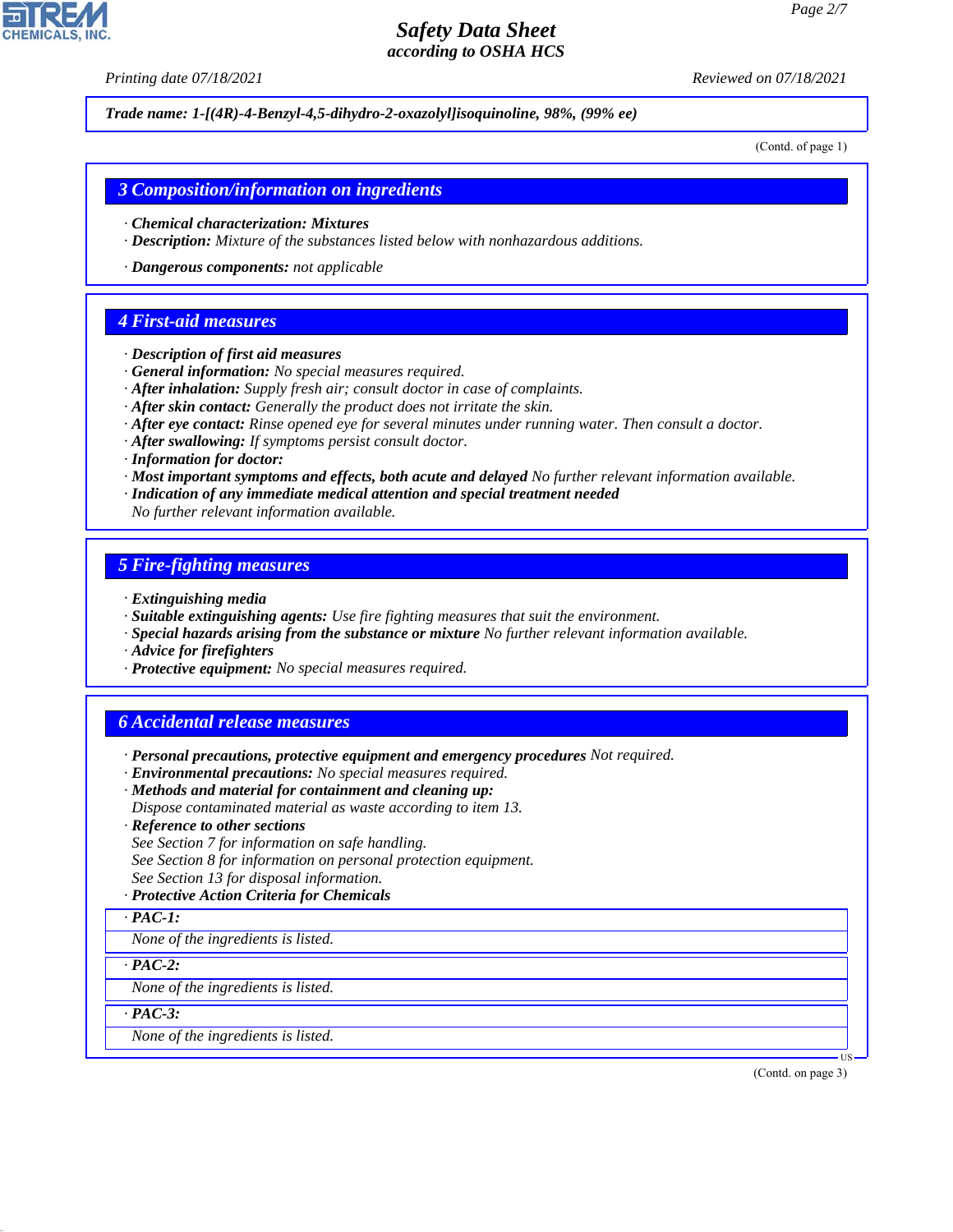*Printing date 07/18/2021 Reviewed on 07/18/2021*

*Trade name: 1- [(4R) - 4- Benzyl- 4, 5- dihydro- 2- oxazolyl] isoquinoline, 98%, (99% ee)*

(Contd. of page 2)

# *7 Handling and storage*

- *· Handling:*
- *· Precautions for safe handling No special measures required.*
- *· Information about protection against explosions and fires: No special measures required.*
- *· Conditions for safe storage, including any incompatibilities*
- *· Storage: Keep cool.*
- *· Requirements to be met by storerooms and receptacles: No special requirements.*
- *· Information about storage in one common storage facility: Not required.*
- *· Further information about storage conditions: None.*
- *· Recommended storage temperature: Store at temperatures not exceeding 4 °C. Keep cool.*
- *· Specific end use(s) No further relevant information available.*

# *8 Exposure controls/personal protection*

*· Additional information about design of technical systems: No further data; see item 7.*

- *· Control parameters*
- *· Components with limit values that require monitoring at the workplace:*

*The product does not contain any relevant quantities of materials with critical values that have to be monitored at the workplace.*

- *· Additional information: The lists that were valid during the creation were used as basis.*
- *· Exposure controls*
- *· Personal protective equipment:*
- *· General protective and hygienic measures:*
- *The usual precautionary measures for handling chemicals should be followed.*
- *· Breathing equipment: Not required.*
- *· Protection of hands:*



44.1.1

\_S*Protective gloves*

*The glove material has to be impermeable and resistant to the product/ the substance/ the preparation. Due to missing tests no recommendation to the glove material can be given for the product/ the preparation/ the chemical mixture.*

*Selection of the glove material on consideration of the penetration times, rates of diffusion and the degradation · Material of gloves*

*The selection of the suitable gloves does not only depend on the material, but also on further marks of quality and varies from manufacturer to manufacturer. As the product is a preparation of several substances, the resistance of the glove material can not be calculated in advance and has therefore to be checked prior to the application. · Penetration time of glove material*

*The exact break through time has to be found out by the manufacturer of the protective gloves and has to be observed.*

*· Eye protection: Safety glasses*

(Contd. on page 4)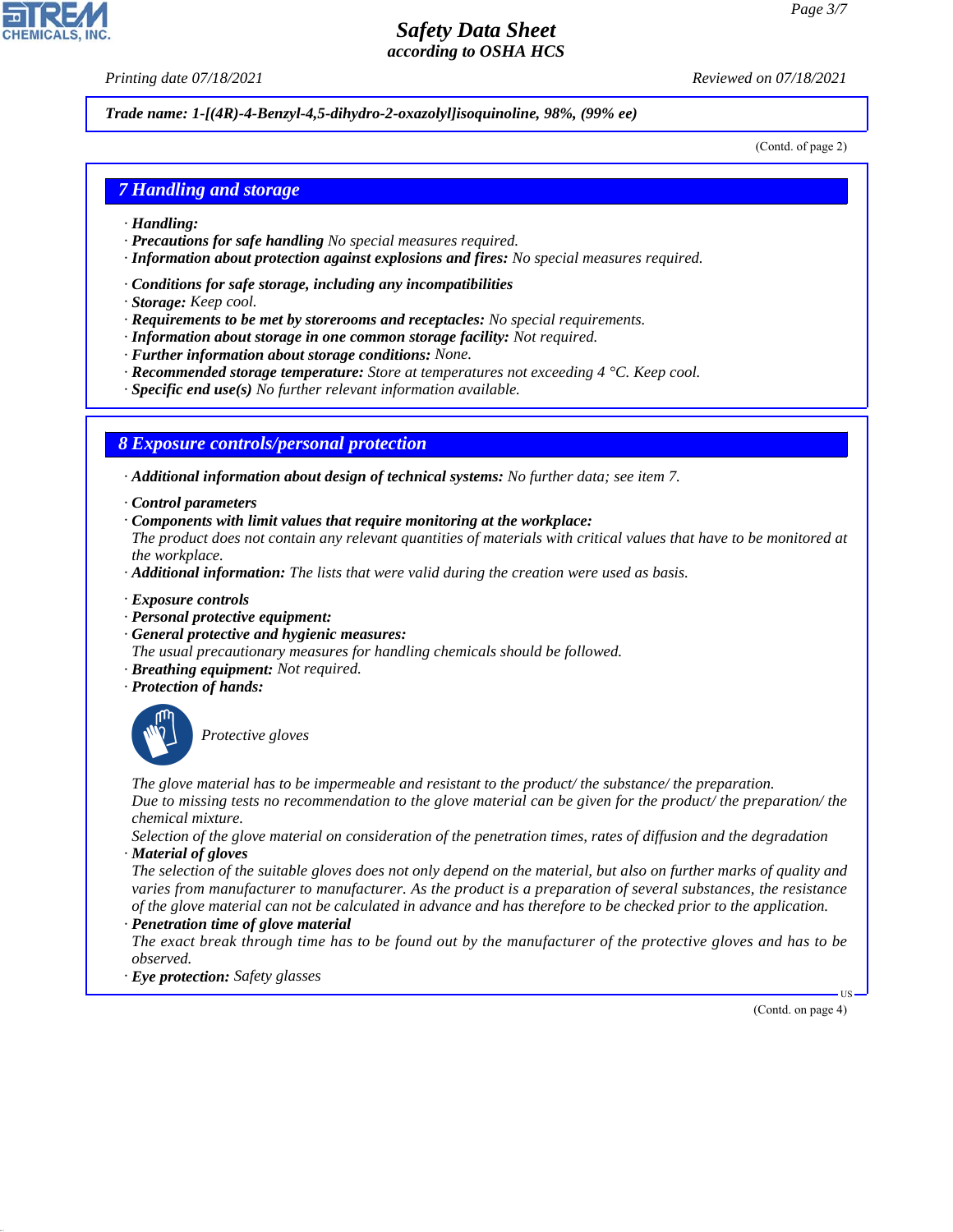P

**CHEMICALS, INC.** 

*Printing date 07/18/2021 Reviewed on 07/18/2021*

### *Trade name: 1- [(4R) - 4- Benzyl- 4, 5- dihydro- 2- oxazolyl] isoquinoline, 98%, (99% ee)*

(Contd. of page 3)

| <b>9 Physical and chemical properties</b>                  |                                               |  |  |  |
|------------------------------------------------------------|-----------------------------------------------|--|--|--|
| · Information on basic physical and chemical properties    |                                               |  |  |  |
| <b>General Information</b>                                 |                                               |  |  |  |
| $\cdot$ Appearance:                                        |                                               |  |  |  |
| Form:                                                      | Powder                                        |  |  |  |
| Color:                                                     | Whitish                                       |  |  |  |
| $\cdot$ Odor:                                              | Characteristic                                |  |  |  |
| · Odor threshold:                                          | Not determined.                               |  |  |  |
| $\cdot$ pH-value:                                          | Not applicable.                               |  |  |  |
| · Change in condition                                      |                                               |  |  |  |
| <b>Melting point/Melting range:</b>                        | Undetermined.                                 |  |  |  |
| <b>Boiling point/Boiling range:</b>                        | Undetermined.                                 |  |  |  |
| · Flash point:                                             | Not applicable.                               |  |  |  |
| · Flammability (solid, gaseous):                           | Product is not flammable                      |  |  |  |
| · Ignition temperature:                                    |                                               |  |  |  |
| Decomposition temperature:                                 | Not determined.                               |  |  |  |
| · Auto igniting:                                           | Product is not selfigniting.                  |  |  |  |
| · Danger of explosion:                                     | Product does not present an explosion hazard. |  |  |  |
| · Explosion limits:                                        |                                               |  |  |  |
| Lower:                                                     | Not determined.                               |  |  |  |
| <b>Upper:</b>                                              | Not determined.                               |  |  |  |
| · Vapor pressure:                                          | Not applicable.                               |  |  |  |
| $\cdot$ Density:                                           | Not determined.                               |  |  |  |
| · Relative density                                         | Not determined.                               |  |  |  |
| · Vapor density                                            | Not applicable.                               |  |  |  |
| $\cdot$ Evaporation rate                                   | Not applicable.                               |  |  |  |
| · Solubility in / Miscibility with                         |                                               |  |  |  |
| Water:                                                     | Insoluble.                                    |  |  |  |
| · Partition coefficient (n-octanol/water): Not determined. |                                               |  |  |  |
| · Viscosity:                                               |                                               |  |  |  |
| Dynamic:                                                   | Not applicable.                               |  |  |  |
| Kinematic:                                                 | Not applicable.                               |  |  |  |
| · Solvent content:                                         |                                               |  |  |  |
| Organic solvents:                                          | $0.0\%$                                       |  |  |  |
| <b>VOC</b> content:                                        | 0.0 g/l / 0.00 lb/gl                          |  |  |  |
| $·$ Other information                                      | No further relevant information available.    |  |  |  |

# *10 Stability and reactivity*

*· Reactivity No further relevant information available.*

*· Chemical stability*

44.1.1

*· Thermal decomposition / conditions to be avoided: No decomposition if used according to specifications.*

- *· Possibility of hazardous reactions No dangerous reactions known.*
- *· Conditions to avoid No further relevant information available.*

(Contd. on page 5)

US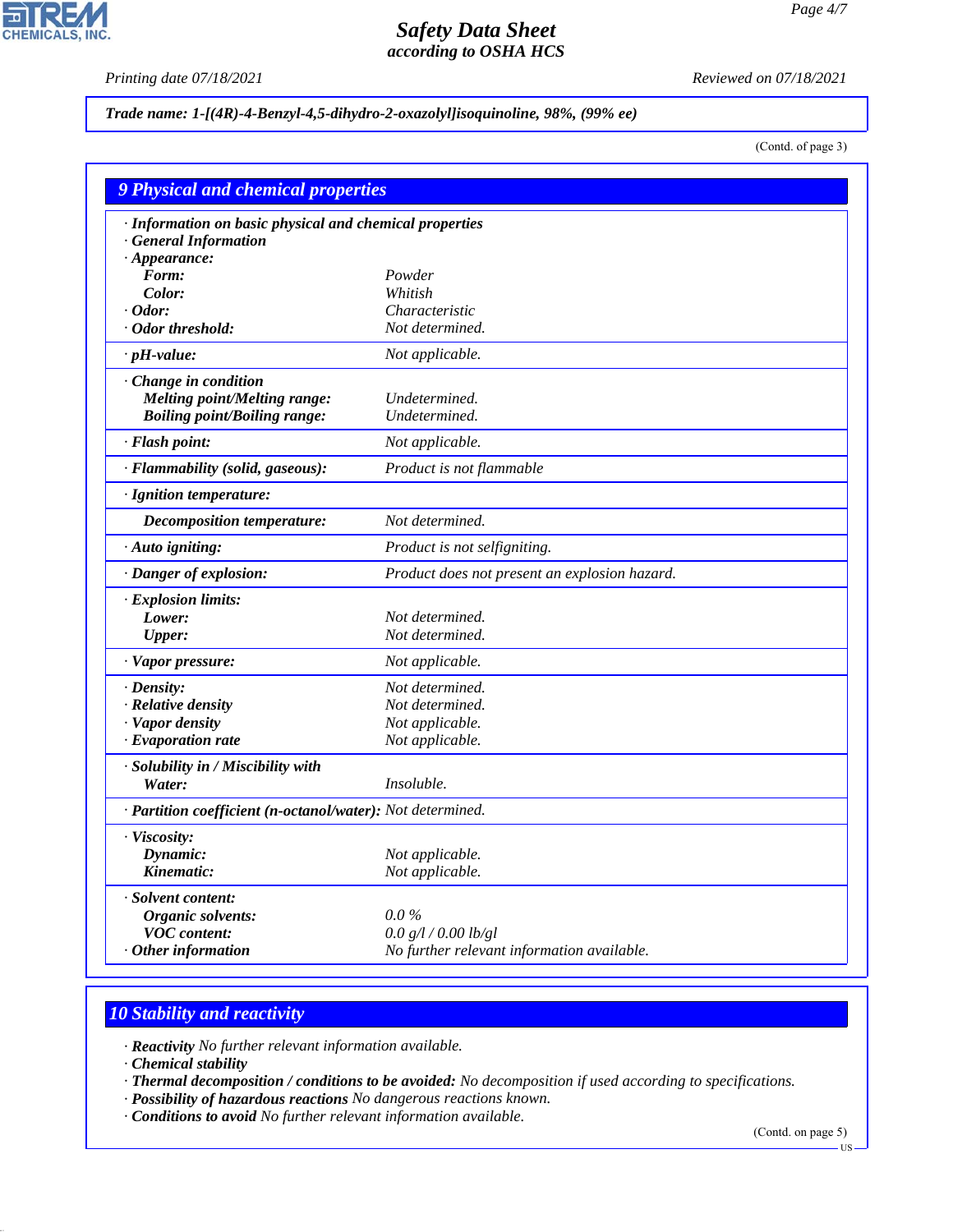*Printing date 07/18/2021 Reviewed on 07/18/2021*

*Trade name: 1- [(4R) - 4- Benzyl- 4, 5- dihydro- 2- oxazolyl] isoquinoline, 98%, (99% ee)*

- *· Incompatible materials: No further relevant information available.*
- *· Hazardous decomposition products: No dangerous decomposition products known.*

## *11 Toxicological information*

- *· Information on toxicological effects*
- *· Acute toxicity:*
- *· Primary irritant effect:*
- *· on the skin: No irritant effect.*
- *· on the eye: No irritating effect.*
- *· Sensitization: No sensitizing effects known.*
- *· Additional toxicological information:*
- *The product is not subject to classification according to internally approved calculation methods for preparations:*

*When used and handled according to specifications, the product does not have any harmful effects according to our experience and the information provided to us.*

#### *· Carcinogenic categories*

*· IARC (International Agency for Research on Cancer)*

*None of the ingredients is listed.*

#### *· NTP (National Toxicology Program)*

*None of the ingredients is listed.*

#### *· OSHA-Ca (Occupational Safety & Health Administration)*

*None of the ingredients is listed.*

## *12 Ecological information*

### *· Toxicity*

- *· Aquatic toxicity: No further relevant information available.*
- *· Persistence and degradability No further relevant information available.*
- *· Behavior in environmental systems:*
- *· Bioaccumulative potential No further relevant information available.*
- *· Mobility in soil No further relevant information available.*
- *· Additional ecological information:*
- *· General notes: Not known to be hazardous to water.*
- *· Results of PBT and vPvB assessment*
- *· PBT: Not applicable.*
- *· vPvB: Not applicable.*
- *· Other adverse effects No further relevant information available.*

## *13 Disposal considerations*

- *· Waste treatment methods*
- *· Recommendation: Disposal must be made according to official regulations.*
- *· Uncleaned packagings:*

44.1.1

*· Recommendation: Disposal must be made according to official regulations.*

(Contd. on page 6)

US



(Contd. of page 4)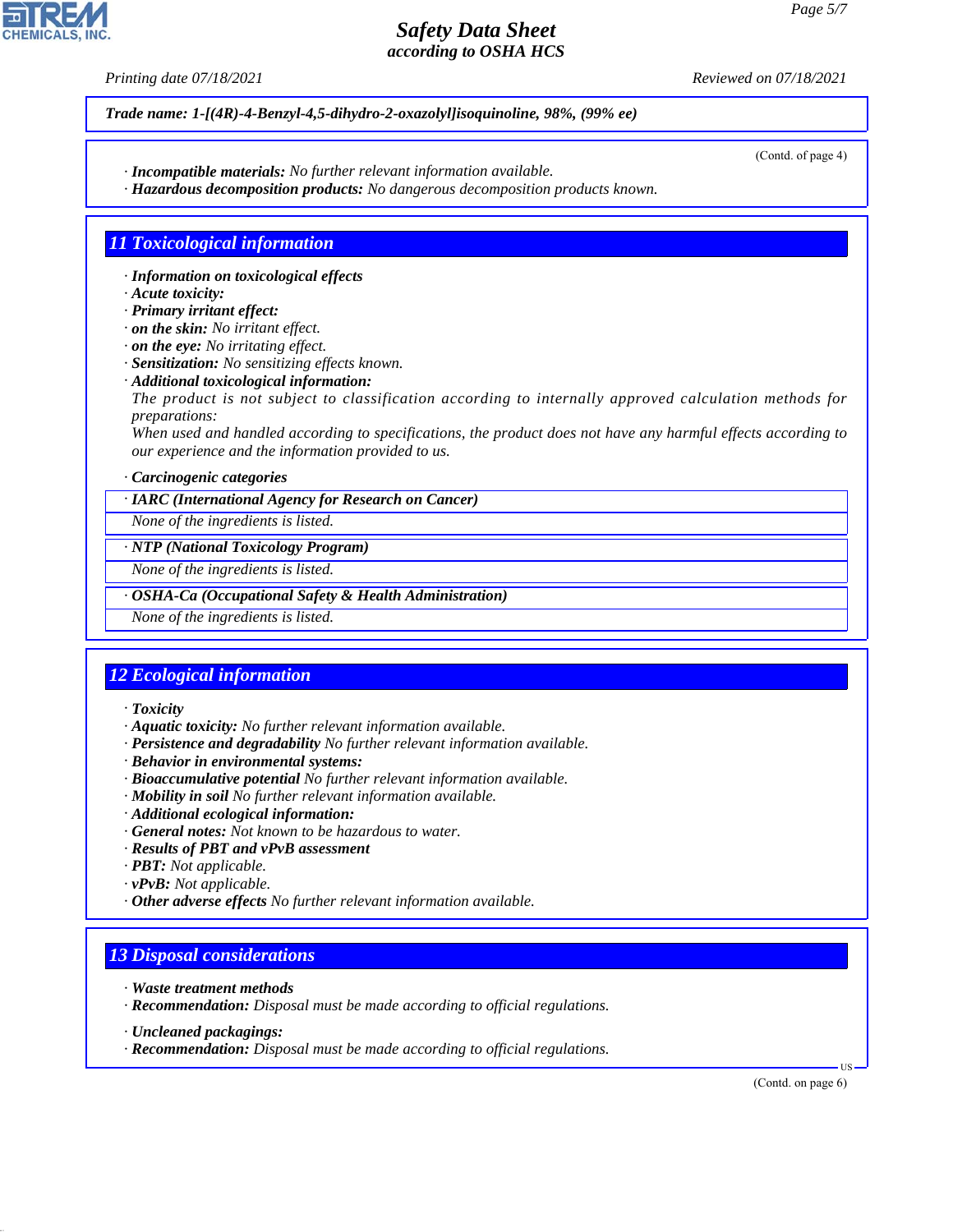*Printing date 07/18/2021 Reviewed on 07/18/2021*

### *Trade name: 1- [(4R) - 4- Benzyl- 4, 5- dihydro- 2- oxazolyl] isoquinoline, 98%, (99% ee)*

(Contd. of page 5)

| <b>14 Transport information</b>                                                           |                 |  |  |
|-------------------------------------------------------------------------------------------|-----------------|--|--|
| $\cdot$ UN-Number<br>· DOT, ADN, IMDG, IATA                                               | not regulated   |  |  |
| $\cdot$ UN proper shipping name<br>· DOT, ADN, IMDG, IATA                                 | not regulated   |  |  |
| $\cdot$ Transport hazard class(es)                                                        |                 |  |  |
| · DOT, ADN, IMDG, IATA<br>$\cdot$ Class                                                   | not regulated   |  |  |
| · Packing group<br>· DOT, IMDG, IATA                                                      | not regulated   |  |  |
| · Environmental hazards:                                                                  | Not applicable. |  |  |
| Special precautions for user                                                              | Not applicable. |  |  |
| $\cdot$ Transport in bulk according to Annex II of<br><b>MARPOL73/78 and the IBC Code</b> | Not applicable. |  |  |
| · UN "Model Regulation":                                                                  | not regulated   |  |  |

## *15 Regulatory information*

*· Safety, health and environmental regulations/legislation specific for the substance or mixture · Sara*

*· Section 355 (extremely hazardous substances):*

*None of the ingredients is listed.*

*· Section 313 (Specific toxic chemical listings):*

*None of the ingredients is listed.*

*· TSCA (Toxic Substances Control Act):*

*None of the ingredients is listed.*

*· Proposition 65*

*· Chemicals known to cause cancer:*

*None of the ingredients is listed.*

*· Chemicals known to cause reproductive toxicity for females:*

*None of the ingredients is listed.*

*· Chemicals known to cause reproductive toxicity for males:*

*None of the ingredients is listed.*

*· Chemicals known to cause developmental toxicity:*

*None of the ingredients is listed.*

*· Carcinogenic categories*

*· EPA (Environmental Protection Agency)*

*None of the ingredients is listed.*

*· TLV (Threshold Limit Value established by ACGIH)*

*None of the ingredients is listed.*

*· NIOSH-Ca (National Institute for Occupational Safety and Health)*

*None of the ingredients is listed.*

44.1.1

(Contd. on page 7)